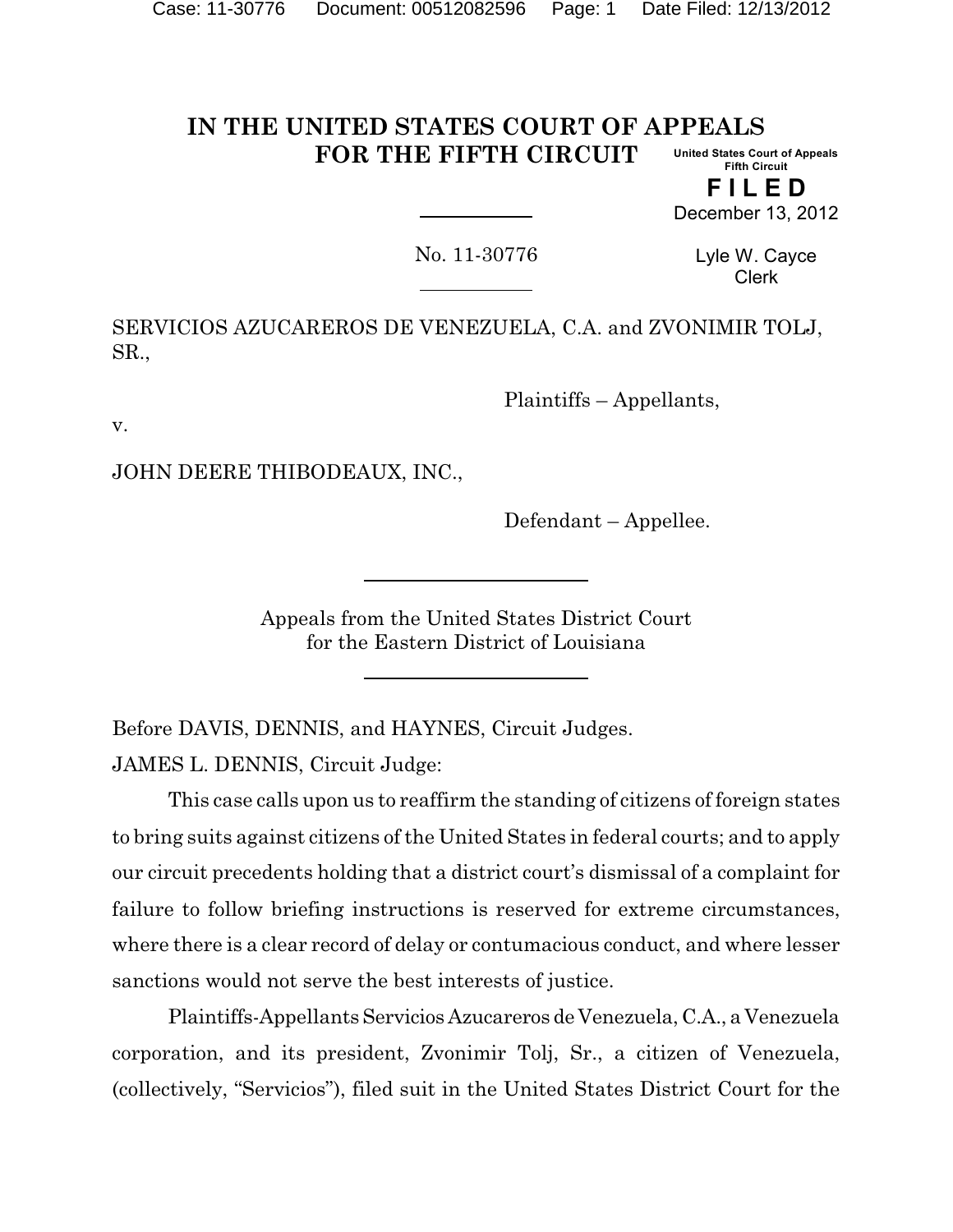Eastern District of Louisiana against Defendant-Appellee, John Deere Thibodaux, Inc. ("John Deere"),<sup>1</sup> a Louisiana corporation, for breach of a contract providing for Servicios's exclusive distributorship of John Deere products in Venezuela. Servicios appeals the district court's judgment, which dismissed the complaint on two grounds: Servicios's alleged lack of prudential standing as the citizen of a foreign state to bring this suit in a U.S. district court and Servicios's failure to follow the court's instructions in filing a supplemental brief. We conclude that neither ground supports the dismissal of Servicios's suit. Accordingly, the district court's order dismissing the complaint is vacated and the case is remanded to it for further proceedings.

### **I.**

Servicios alleges that prior to the events leading up to this lawsuit, it had a contract with Cameco Industries, Inc., making Servicios the exclusive distributor of John Deere products in Venezuela; that in 1996, Cameco changed its name to John Deere Thibodaux; that under the contract, Servicios is entitled to receive, and did for many years receive, a 20% commission on all John Deere harvesters and tractors, and a 25% commission on spare parts, sold in Venezuela. Servicios alleges that the contract was oral but was substantiated with various written instruments over the years. Servicios asserts that through its efforts over the years, it successfully developed the Venezuela market for John Deere products. Servicios alleges that after John Deere changed its name, it wrongfully reduced Servicios's commission from 20% to 10% and, using

 $1$ John Deere is incorrectly identified in case filings and caption as "John Deere Thibodeaux, Inc."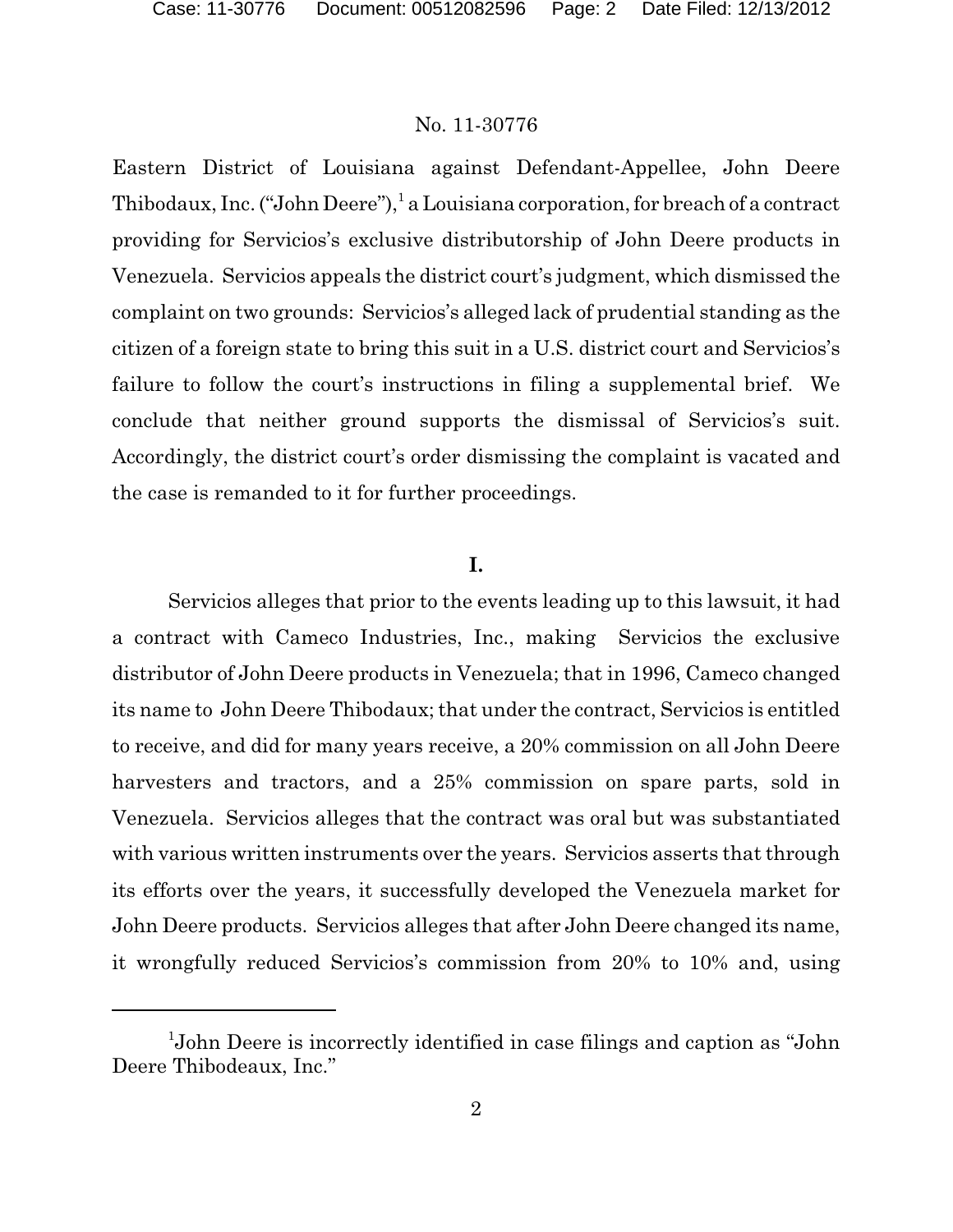"economic duress," eventually attempted to terminate the contract altogether. Servicios alleges that John Deere's breach of contract caused it to suffer over \$1.5 million in damages.

Servicios filed the present lawsuit in the United States District Court for the Eastern District of Louisiana pleading alienage jurisdiction and seeking, inter alia, damages for breach of contract. Servicios pleaded claims under Louisiana and, alternatively Venezuela, law. Under Louisiana law, Servicios seeks recovery of damages for breach of contract under the contract law principles of Louisiana Civil Code, articles 1983, 1966-67, 2013-14, and 2024 and, alternatively, unjust enrichment under article 2298 and commissions wrongfully withheld under Louisiana Revised Statutes, sections 51:481-90. Under Venezuelan law, Servicios asserts contract remedies pursuant to Venezuela Civil Code articles 1159, 1212, and 1264, unjust enrichment under article 1184, and moral damages under article 1196.

John Deere filed a 12(b)(6) motion to dismiss, arguing, inter alia, that Servicios did not have standing to sue "under the well-established rule of prudential standing that prohibits non-resident aliens from maintaining suit in American federal courts." The parties submitted briefing on John Deere's motion. Servicios contended that there is no valid legal basis for the prudential standing requirement John Deere seeks to invoke. Servicios also argued that it should be afforded access to U.S. courts for a variety of reasons, including international comity and the United States's obligations under the United States–Venezuela treaty guaranteeing access to U.S. courts for Venezuelan citizens on the same terms as U.S. citizens if they are "transient or dwelling" in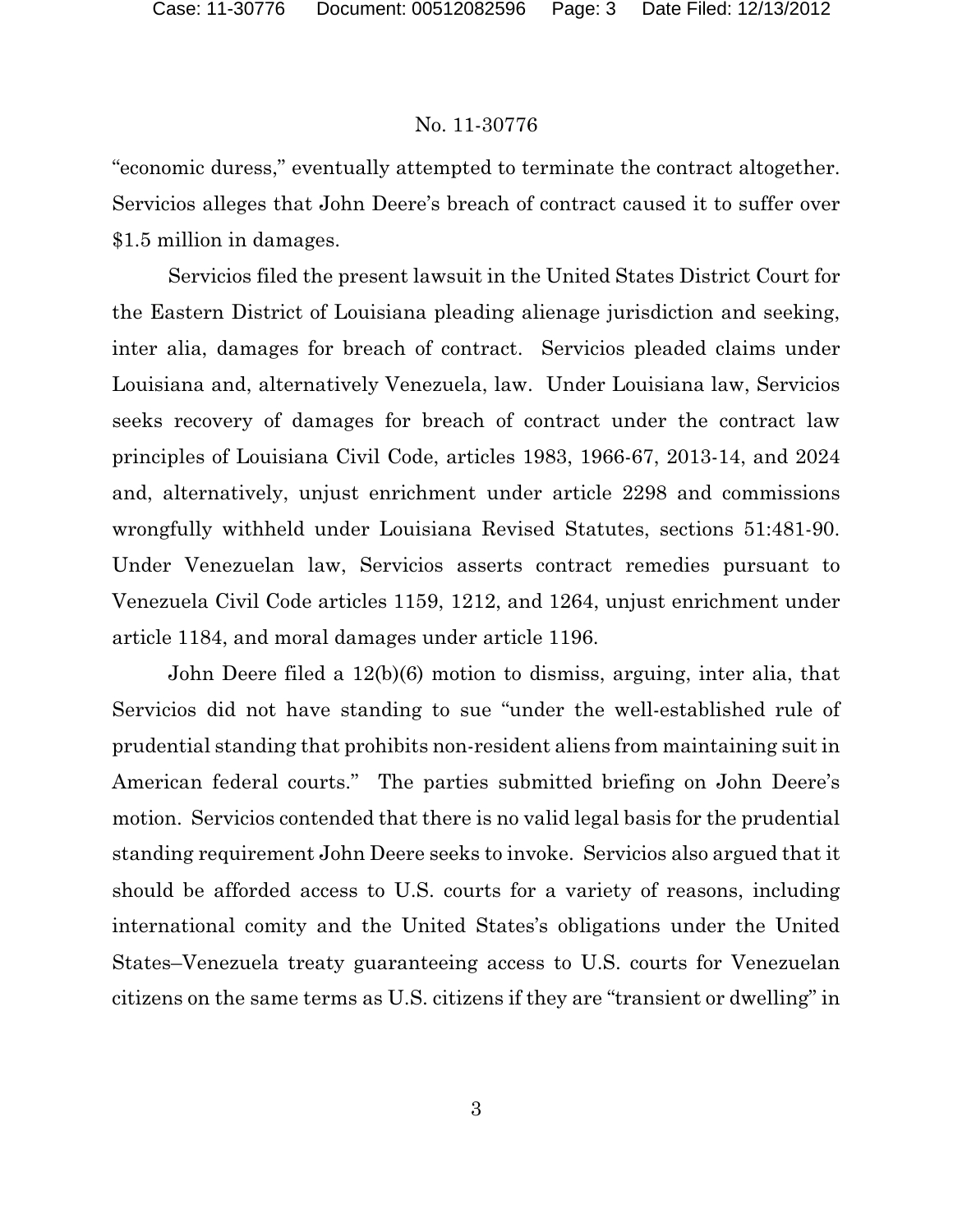the United States.<sup>2</sup> Servicios also defended the sufficiency of its complaint on the merits and in the alternative requested an opportunity to amend its complaint.

The district court requested supplemental briefing on two issues "in light of the D.C. Circuit's recent ruling" in *Doe v. Exxon Mobil Corp.*, 654 F.3d 11 (D.C. Cir. 2011). The order listed the issues as: "(1) Standing. Ignoring any rule on non-resident alien standing, do the plaintiffs meet the zone-of-interests test for prudential standing? (2) Choice of law. Does Louisiana or Venezuela law govern plaintiffs' claims? *See* LA.CIV.CODE.ANN.arts. 3542-3548." The district court also ordered that the supplemental briefs could not exceed five pages.

John Deere filed a supplemental brief in response to the court's order essentially restating its prior arguments and arguing that Venezuelan law applies. Servicios filed a motion for leave to file an amended "petition" and a motion for leave to file a supplemental opposition to John Deere's motion. Servicios also filed a motion to amend its complaint to plead prudential standing. Servicios' "supplemental opposition" contained its response to the court's request for supplemental briefing; among other things, Servicios argued that the prudential standing requirement on which John Deere relies has no basis in law and that the D.C. Circuit opinion in *Exxon Mobil*, the case on which the court requested supplemental briefing, confirms the invalidity of that standing requirement. Servicios also argued that under Louisiana's choice of law rules,

<sup>&</sup>lt;sup>2</sup>See Treaty of Peace, Friendship, Navigation and Commerce Between the United States and Venezuela, U.S.-Venez., art. XIII, Jan. 20, 1836, 8 Stat. 466, 1836 WL 3643.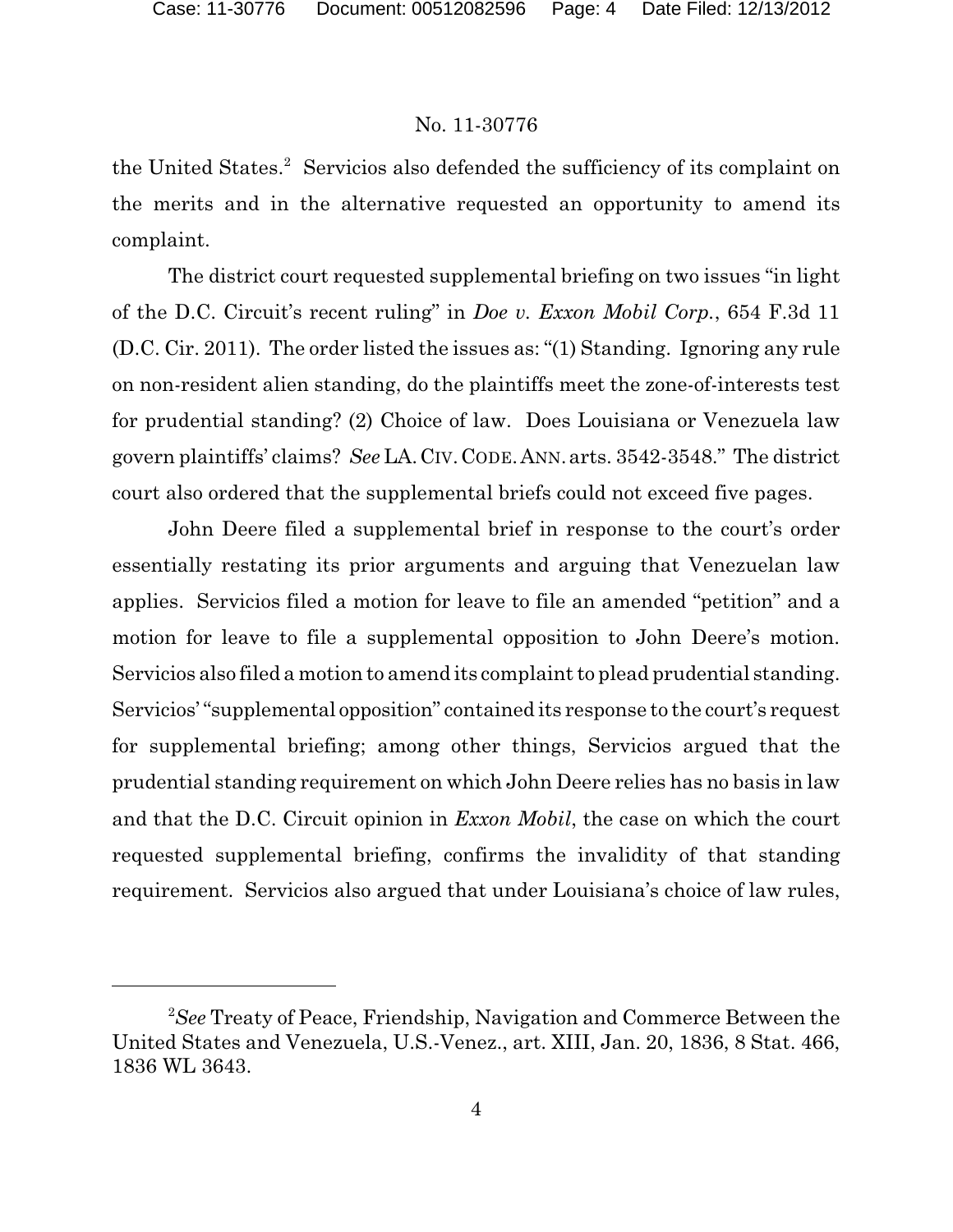Louisiana substantive law governed, and that it met the zone of interests test for prudential standing. However, the brief was twenty-five pages long.

The district court denied Servicios' motion for leave to file the supplemental opposition, referencing the court's previous order requesting supplemental briefing. The district court also granted John Deere's 12(b)(6) motion to dismiss in an order that stated in its entirety:

Before the Court is the defendant John Deere Thibodaux, Inc.'s Rule 12(b)(6) motion to dismiss, which was set for hearing on the papers on July 20, 2011. On July 15, 2011, the Court ordered supplemental briefing on (1) prudential standing and (2) choice of law. Because the plaintiffs failed to respond to the Court's July 15 Order, and further, it appearing to the Court that the motion has merit, IT IS ORDERED: The motion is GRANTED as unopposed.

The court's single footnote stated: "The plaintiffs have not addressed the question of prudential standing as the Court requested, and the issue is therefore deemed waived. The plaintiffs are therefore DISMISSED for lack of standing."

Servicios then filed a motion to "reopen," which the district court construed as a Rule 59(e) motion to alter or amend. The district court denied the motion, explaining:

In evaluating the defendant's motion to dismiss, the Court considered extensive briefing, and requested supplemental briefing on two discrete issues. The plaintiffs ignored the order and instead elected to file an excessively long brief which did not address the issues on which the Court ordered supplemental briefing. Because the plaintiffs failed to address issues this Court deemed necessary to the resolution of defendant's motion, the Court treated those issues as waived and granted the defendant's motion on standing grounds.

Meanwhile, on August 24, 2011, Servicios filed a notice of appeal from the district court's July 29, 2010 order dismissing its complaint. On September 1,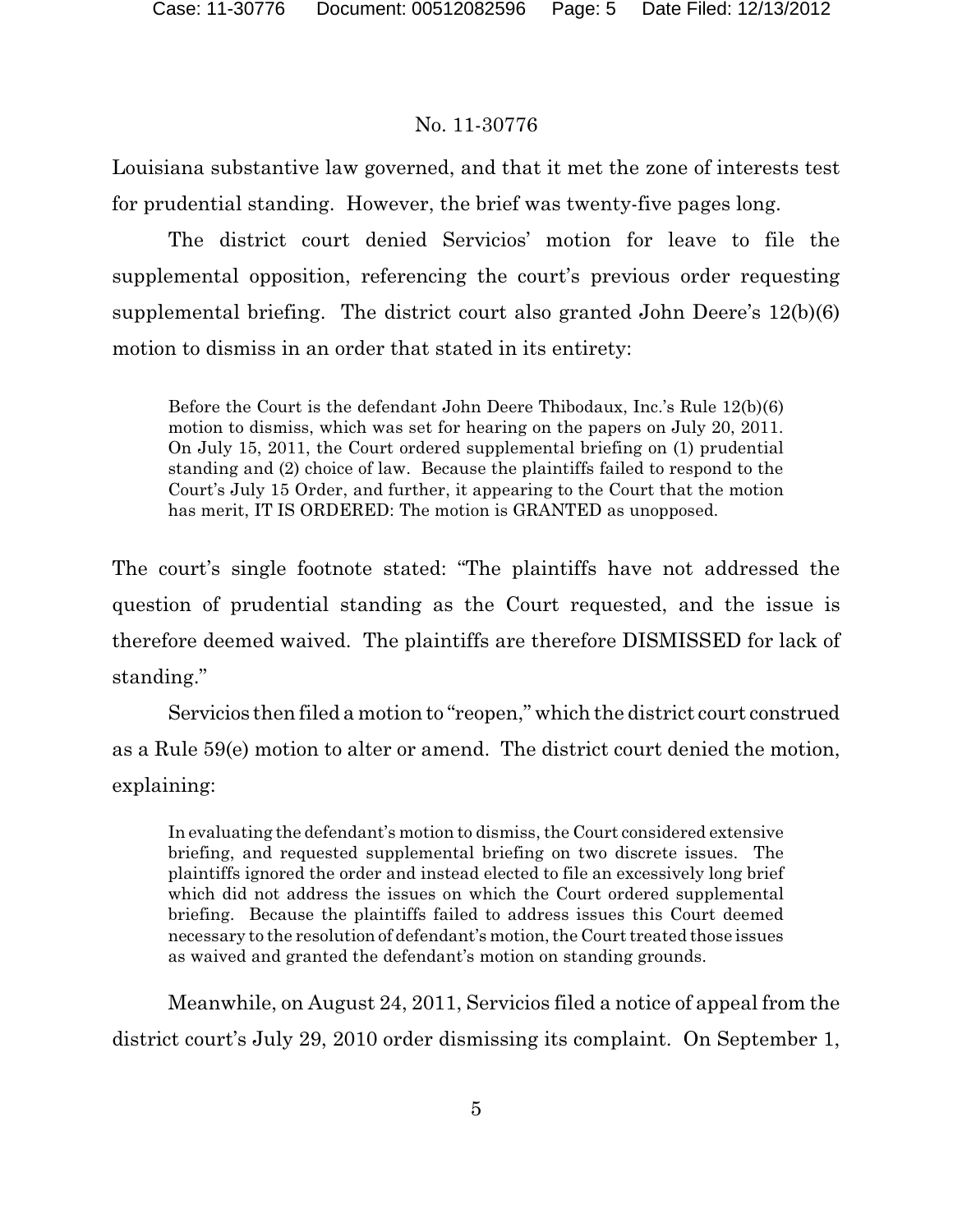2011, the district court denied Servicios's motion for reconsideration. On September 9, 2011, Servicios filed an amended notice of appeal to include the denial of its motion to reconsider.

# **II.**

"Every federal appellate court has a special obligation to satisfy itself not only of its own jurisdiction, but also that of the lower courts in a cause under review, even [if] the parties are prepared to concede it." *Steel Co. v. Citizens for a Better Env't*, 523 U.S. 83, 95 (1998) (alteration and quotation marks omitted). "And if the record discloses that the lower court was without jurisdiction this court will notice the defect, [even if] the parties make no contention concerning it. When the lower federal court lacks jurisdiction, we have jurisdiction on appeal, not of the merits but merely for the purpose of correcting the error of the lower court in entertaining the suit." *Id.* (alterations and quotation marks omitted). Thus, the threshold jurisdictional question is whether Servicios had standing to sue.

Article III, § 2 of the Constitution extends the "judicial Power" of the United States only to "Cases" and "Controversies." U.S. CONST. art. III, § 2. The Supreme Court has "always taken this to mean cases and controversies of the sort traditionally amenable to, and resolved by, the judicial process." *Steel Co.*, 523 U.S. at 102. According to Supreme Court doctrine, "[t]he 'irreducible constitutional minimum of standing' contains three requirements. First and foremost, there must be alleged (and ultimately proved) an 'injury in fact'—a harm suffered by the plaintiff that is 'concrete' and 'actual or imminent, not 'conjectural' or 'hypothetical.' Second, there must be causation—a fairly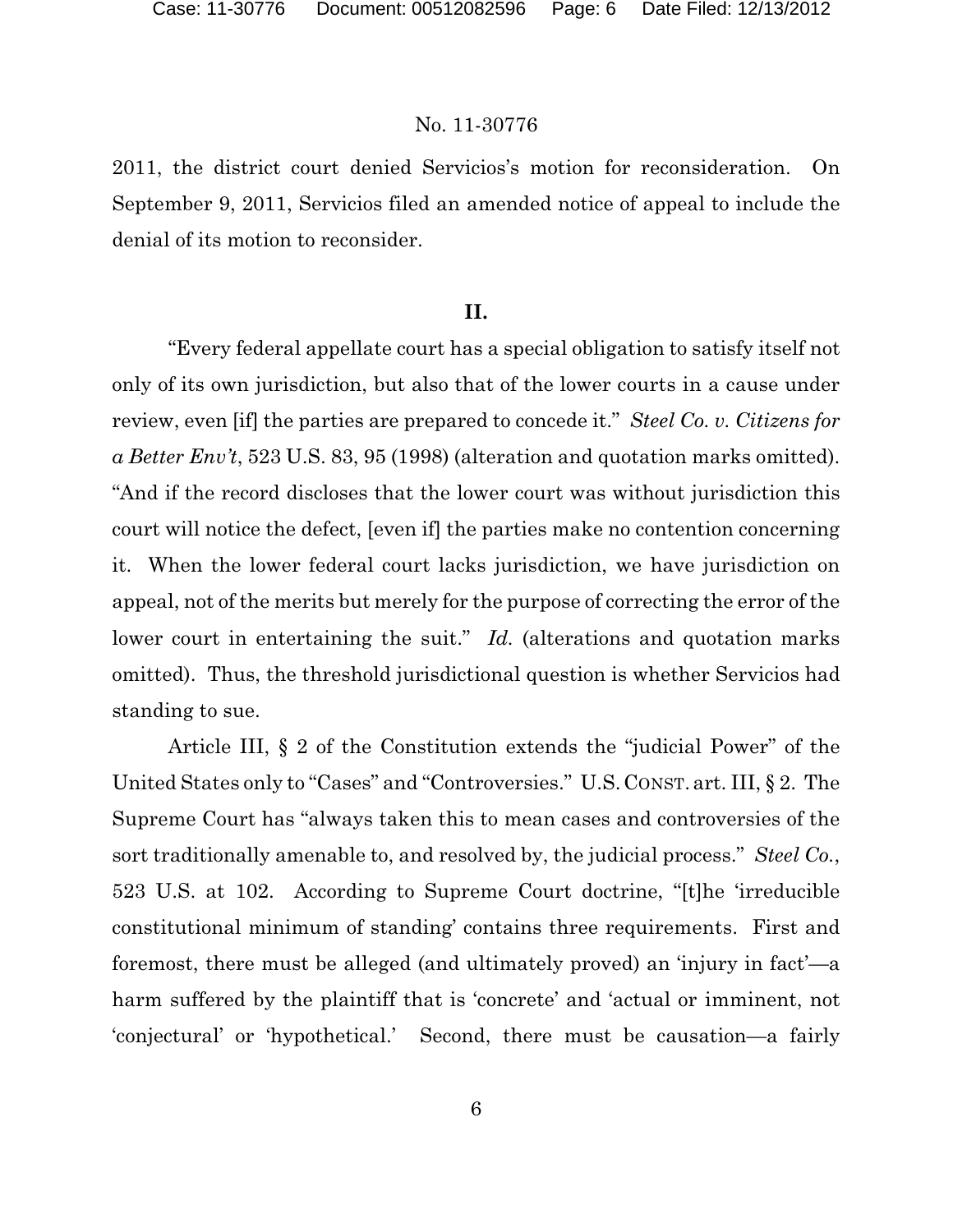traceable connection between the plaintiff's injury and the complained-of conduct of the defendant. And third, there must be redressability—a likelihood that the requested relief will redress the alleged injury. This triad of injury in fact, causation, and redressability constitutes the core of Article III's case-or-controversy requirement, and the party invoking federal jurisdiction bears the burden of establishing its existence." *Id.* at 102-04 (internal citations and footnote omitted); *accord, e.g.*, *Camreta v. Greene*, 131 S. Ct. 2020, 2028 (2011); *Ariz. Christian Sch. Tuition Org. v. Winn*, 131 S. Ct. 1436, 1442 (2011); *Lujan v. Defenders of Wildlife*, 504 U.S. 555, 560-61 (1992). "In essence the question of standing is whether the litigant is entitled to have the court decide the merits of the dispute or of particular issues." *Warth v. Seldin*, 422 U.S. 490, 498 (1975).

Applying the foregoing principles, we conclude that Servicios carried its burden of establishing its Article III standing to bring this suit. Servicios alleged that it suffered loss of commissions and profits because of John Deere's breach of Servicios's exclusive distributorship contract for John Deere products in Venezuela. This is a direct personal injury and a kind of harm required for standing under Article III. Injuries to rights recognized at common law property, contracts, and torts—have always been sufficient for standing purposes. *See* ERWIN CHEMERINSKY, FEDERAL JURISDICTION § 2.3, at 67-68 (6th ed. 2012) (citing *Sprint Commc'ns Co. v. APCC Servs., Inc.*, 554 U.S. 269 (2008); *Tenn. Elec. Power Co. v. Tenn. Valley Auth.*, 306 U.S. 118 (1939)); *see also Comer v. Murphy Oil USA*, 585 F.3d 855, 864 n.3 (5th Cir. 2009).<sup>3</sup> A contract claim

*Vacated on other grounds on grant of rehearing en banc*, 598 F.3d 208, *en* <sup>3</sup> *banc appeal dismissed for lack of quorum*, 607 F.3d 1049 (5th Cir. 2010).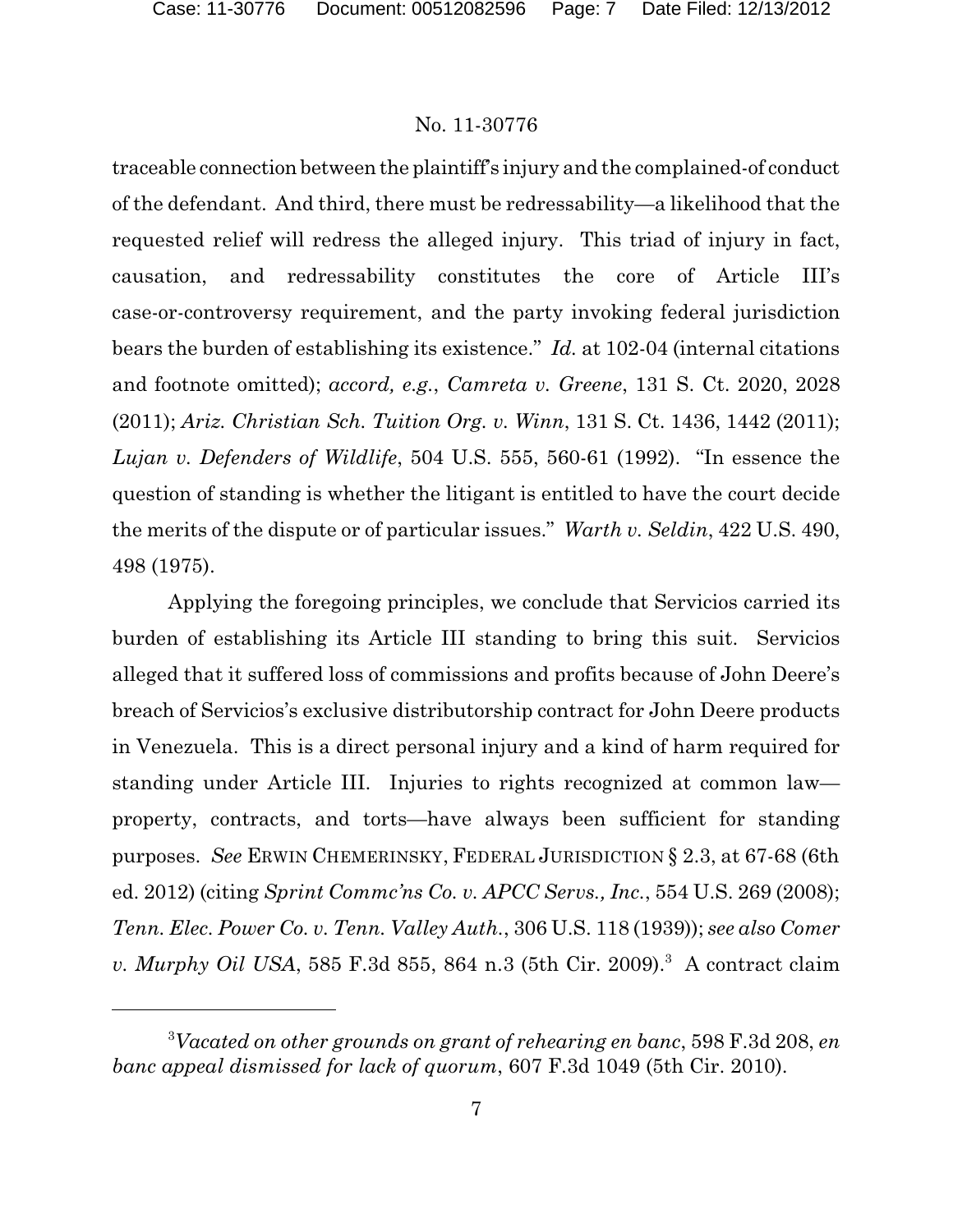under the Louisiana Civil Code is not derived from common law sources but is nevertheless essentially the same as a common law contract claim for the purpose of establishing standing in federal courts. Servicios has alleged that it suffered an injury-in-fact, \$1.5 million in damages that was caused by John Deere's alleged breach of contract, and, should it prove its case on the merits, its injury would be redressable by the district court. *See Steel Co.*, 523 U.S. at 102- 04. The requirements of Article III standing are satisfied.

Finally, we have subject-matter and appellate jurisdiction over this suit. Subject-matter jurisdiction in this case is provided by alienage and diversity of citizenship. *See* U.S. CONST. art. III, § 2, cl. 1; 28 U.S.C. § 1332(a)(2). The requirements of diversity jurisdiction, and specifically alienage jurisdiction, are satisfied as plaintiffs are citizens of Venezuela, a foreign state, and defendant, John Deere Thibodaux, Inc., is a Louisiana corporation, and the complaint seeks approximately \$1.5 million in damages, an amount in controversy in excess of the required sum or value of \$75,000, exclusive of interest and costs. *See* 28 U.S.C. § 1332. We have jurisdiction to review appeals from all final decisions of the district courts, except where a direct review may be had in the Supreme Court. 28 U.S.C. § 1291. As the district court's orders were intended to terminate the action and the appeal was taken fewer than 30 days after the court entered its last order, we have appellate jurisdiction. *See* FED. R. APP. PROC. 4(a)(1)(A); *United Steelworkers of Am. v. Am. Int'l Aluminum Corp.*, 334 F.2d 147, 153 n.4 (5th Cir. 1964).

After performing our independent obligation to ascertain that Servicios's complaint satisfies the requirements of constitutional standing and alienage jurisdiction, we now address the only disputed issues in this appeal—whether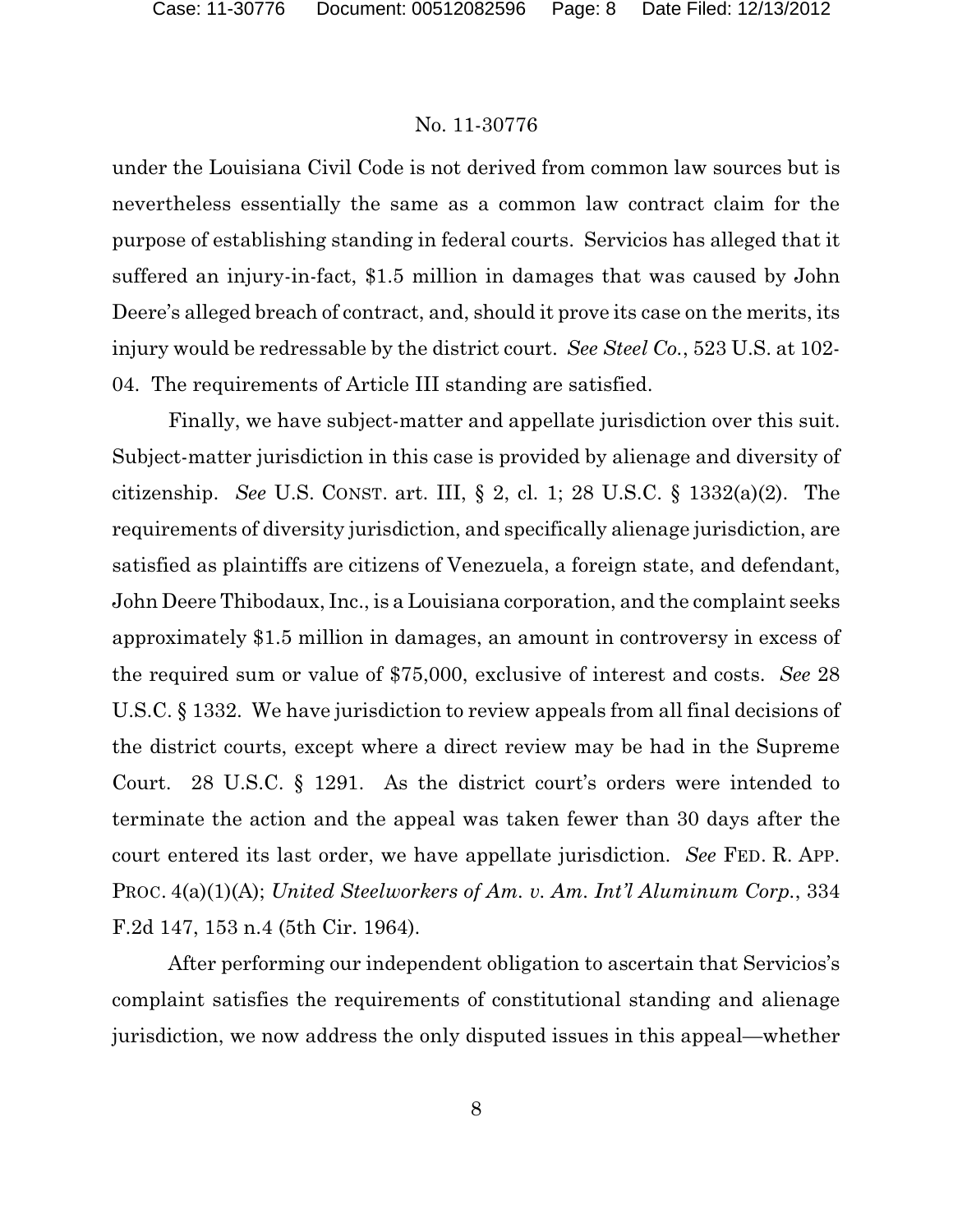Servicios failed to satisfy any applicable requirement of prudential standing, and whether the district court abused its discretion by dismissing Servicios' complaint because it failed to comply with the court's instructions as to supplemental briefing.

#### **III.**

John Deere argues that Servicios lacks prudential standing to maintain suit in federal court. "[S]tanding jurisprudence contains two strands: Article III standing, which enforces the Constitution's case-or-controversy requirement, and prudential standing, which embodies 'judicially self-imposed limits on the exercise of federal jurisdiction[.]'" *Elk Grove Unified Sch. Dist. v. Newdow*, 542 U.S. 1, 11 (2004). Thus, unlike the requirements of Article III standing, prudential standing requirements are not strictly required by Article III of the Constitution. *See, e.g.*, *Bennett v. Spear*, 520 U.S. 154, 162 (1997); *Warth*, 422 U.S. at 500-01. Although the Supreme Court has "not exhaustively defined the prudential dimensions of the standing doctrine, [the Court] ha[s] explained that prudential standing encompasses 'the general prohibition on a litigant's raising another person's legal rights, the rule barring adjudication of generalized grievances more appropriately addressed in the representative branches, and the requirement that a plaintiff's complaint fall within the zone of interests protected by the law invoked.'" *Elk Grove*, 542 U.S. at 12 (internal citations omitted). "Without such limitations[,] . . . the courts would be called upon to decide abstract questions of wide public significance even though other governmental institutions may be more competent to address the questions and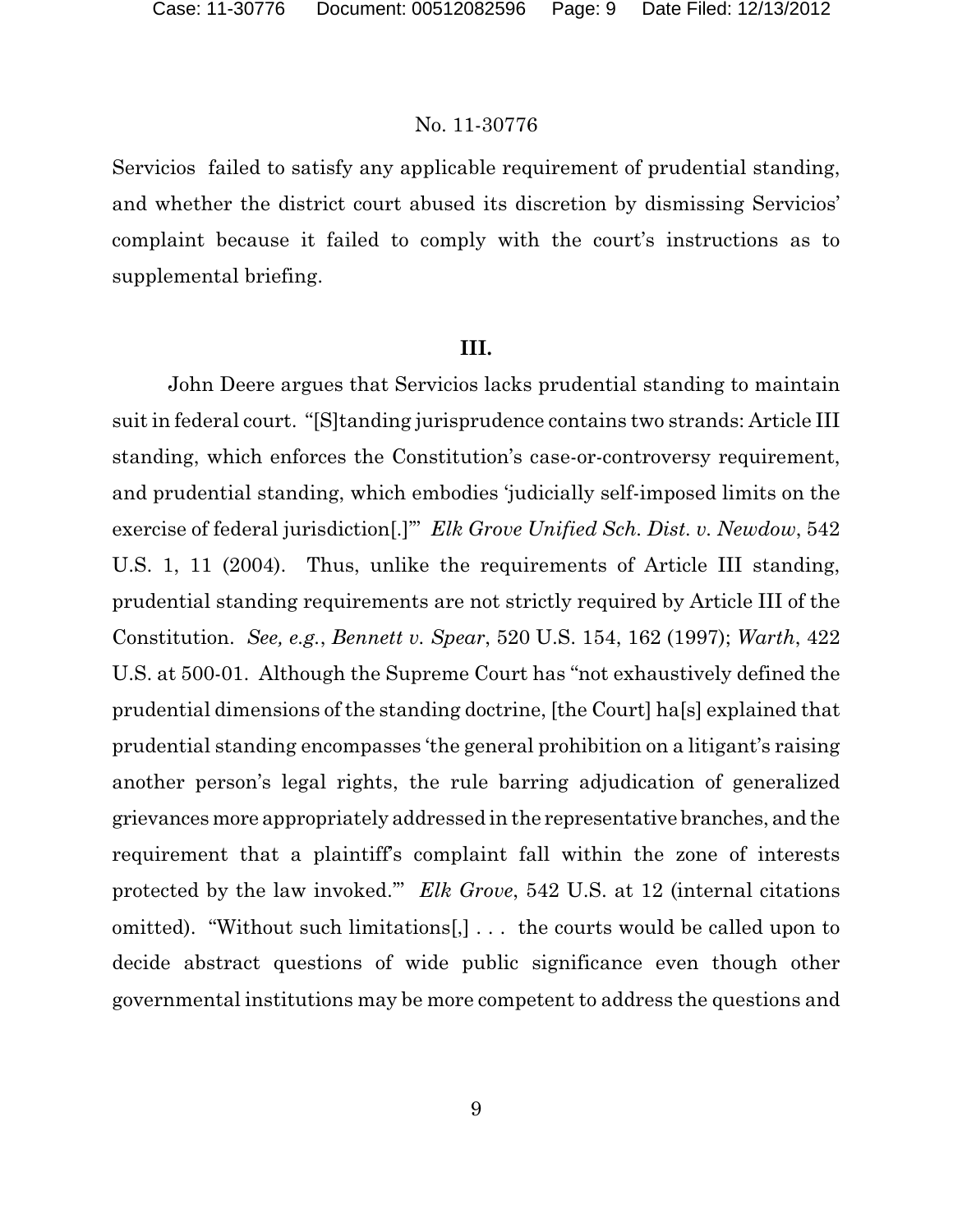even though judicial intervention may be unnecessary to protect individual rights." *Id.* (quotation marks omitted).

Servicios's breach of contract claim is clearly not barred by any aspect of the prudential standing doctrine. Servicios does not seek to raise anyone else's legal rights; it has asserted its own personal and particularized injuries, not generalized grievances; and its injuries involve the type of interests that have traditionally been protected by the common law of contracts or, in Louisiana, by a similar body of law, the Louisiana Civil Code articles on conventional obligations or contracts. *See Comer*, 585 F3d at 868 n.7; *see also, e.g.*, *Sprint Commc'ns Co.*, 554 U.S. at 290 (holding that assignees for collection of contract claims were not bringing third-party grievances but their own first-party legal rights); *Vt. Agency of Natural Res. v. United States ex rel. Stevens*, 529 U.S. 765, 777-78 (2000) (holding that lawsuits by assignees are "cases and controversies of the sort traditionally amenable to, and resolved by, the judicial process").

John Deere does not disagree with the foregoing analysis but instead argues that Servicios' suit lacks prudential standing for two entirely different reasons: (1) it does not fall within the "zone of interests" of a federal statute sued upon and (2) it does not fall within an exception to the general rule prohibiting a citizen of a foreign state from bringing suit against a citizen of a state of the United States in a U.S. federal court. These arguments are based on faulty premises and therefore have no merit.

### **A.**

John Deere first argues that Servicios cannot maintain suit because it has not satisfied the "zone of interests" requirement of prudential standing. The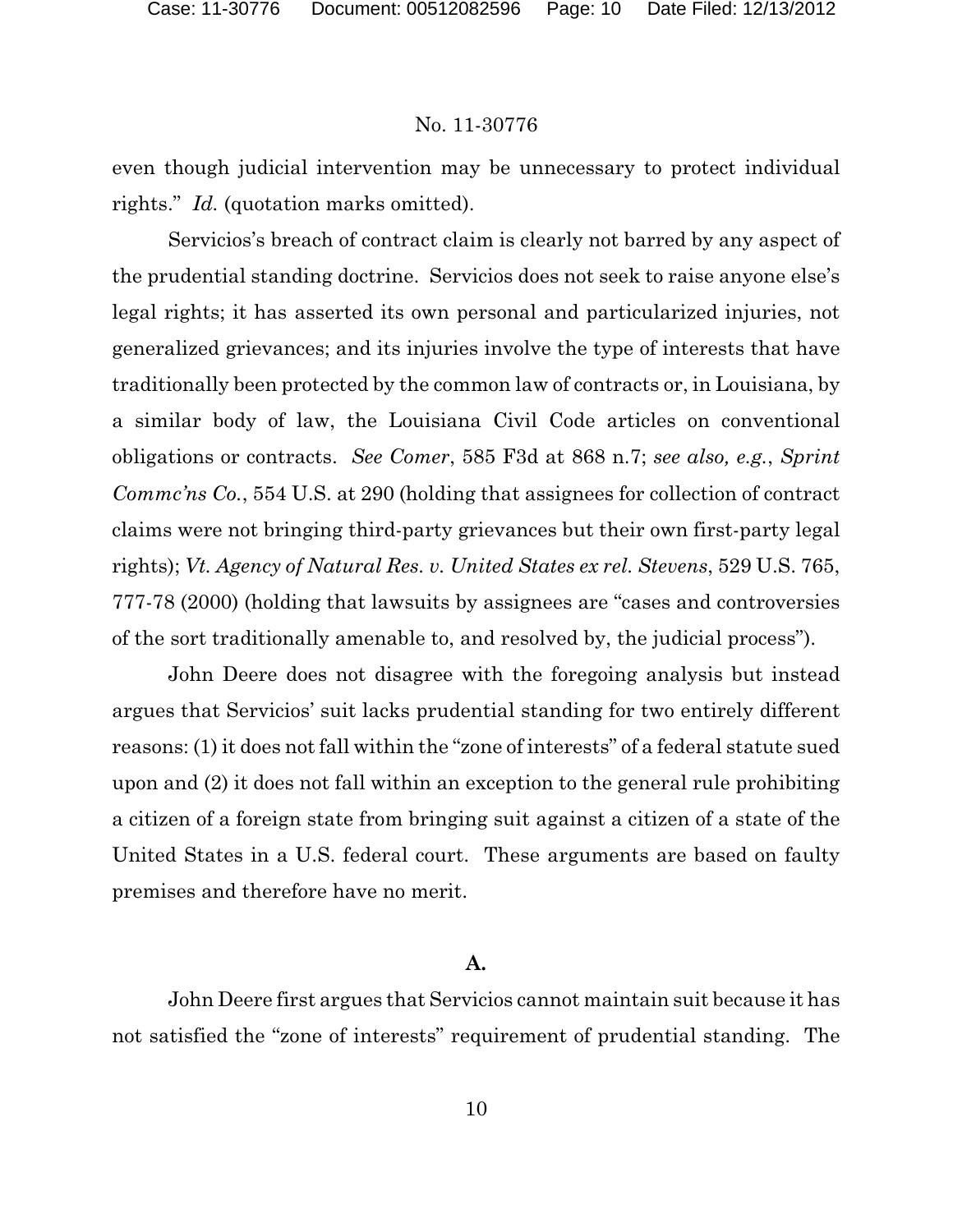Administrative Procedures Act (APA) authorizes suit to challenge a federal agency by any "person . . . adversely affected or aggrieved . . . within the meaning of a relevant statute[.]" 5 U.S.C. § 702. The Supreme Court has held that this language establishes a regime under which a plaintiff may not sue unless he "falls within the 'zone of interests' sought to be protected by the statutory provision whose violation forms the legal basis for his complaint." *Lujan v. Nat'l Wildlife Fed'n*, 497 U.S. 871, 883 (1990); *accord Ass'n of Data Processing Serv. Orgs., Inc. v. Camp,* 397 U.S. 150, 153 (1970) (reciting the test as "whether the interest sought to be protected by the complainant is arguably within the zone of interests to be protected or regulated by the statute or constitutional guarantee in question"). The Court has described the "zone of interests" test as denying a right of review "if the plaintiff's interests are so marginally related to or inconsistent with the purposes implicit in the statute that it cannot reasonably be assumed that Congress intended to permit the suit." *Clarke v. Sec. Indus. Ass'n*, 479 U.S. 388, 399 (1987).

We agree with the view that the zone-of-interests test is an additional standing requirement only in cases seeking review of agency decisions under the APA. *See, e.g.*, *Clarke*, 479 U.S. at 400 n.16; *Procter & Gamble Co. v. Amway Corp.*, 242 F.3d 539, 562 n.49; CHEMERINSKY, *supra*, at 107; *cf. Thompson v. N. Am. Stainless, LP*, 131 S. Ct. 863, 870 (2011) (adhering to the view that the zone of interests test is derived from administrative law but holding that Congress intended to import this test to the Title VII context when it employed the phrase "person aggrieved"). In *Clarke*, the Court explained that "[t]he principal cases in which the 'zone of interest' test has been applied are those involving claims under the APA, and the test is most usefully understood as a gloss on the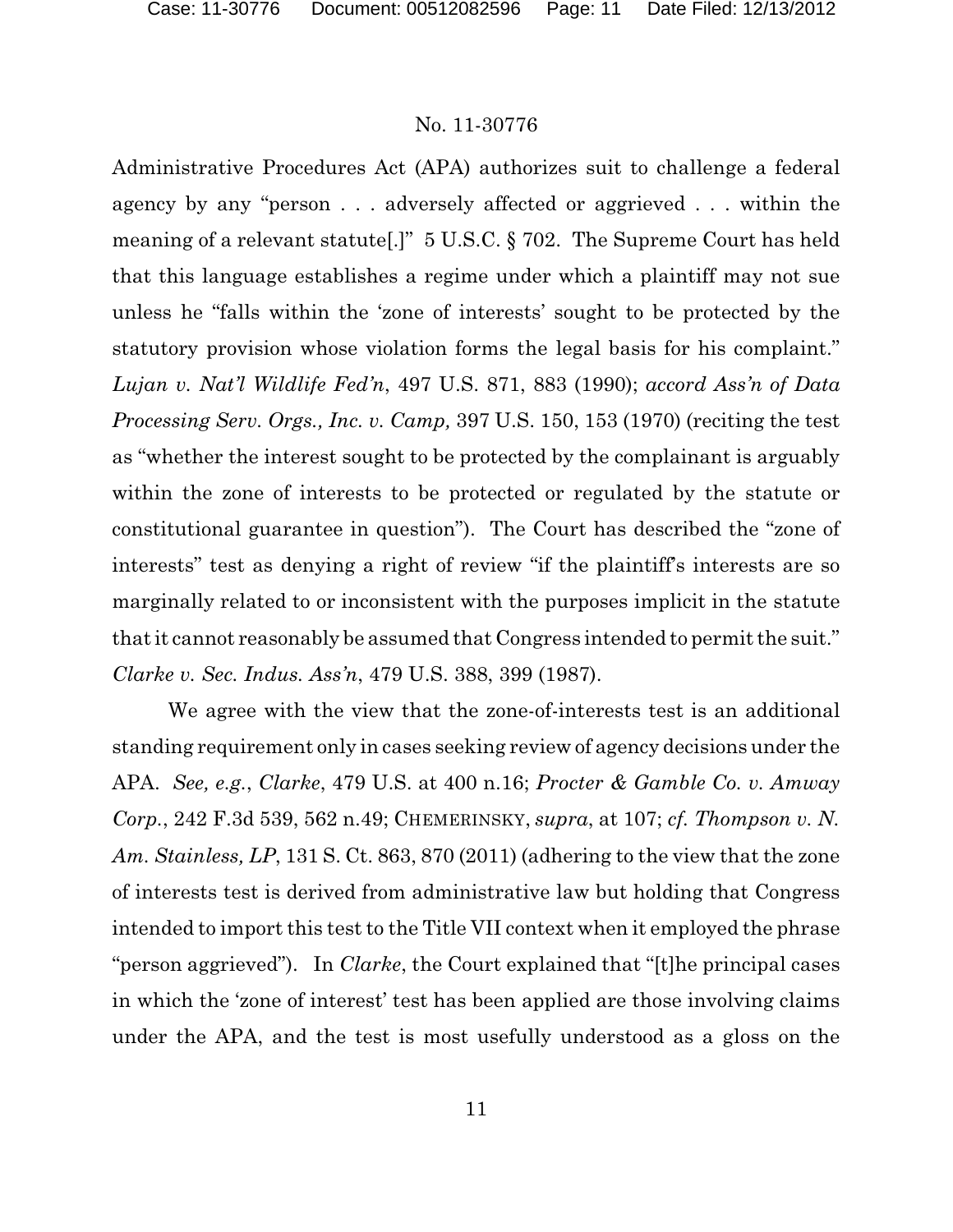meaning of § 702[,]" which authorizes judicial review of administrative action. 479 U.S. at 400 n.16. Because Servicios has not brought its claim under a federal statute, constitutional provision, or the APA, the zone-of-interests test is not applicable to this case. Servicios's claim is based on private contract law principles, and as we concluded above, claims based on contracts under the common law or the substantially similar civil code contract principles are sufficient for standing purposes.<sup> $4$ </sup> Thus, we conclude that the zone of interests requirement of prudential standing is not a bar to Servicios' contract claims.

# **B.**

Next, John Deere argues that Servicios's suit should be dismissed because of a purported rule of prudential standing that a nonresident alien does not have standing to sue a United States citizen or corporation in a federal court except in certain circumstances not present here. We reject the argument as totally without merit. The Framers intended, and specifically provided, that foreign citizens have access to federal courts. John Deere's argument is based on a false doctrine initiated by a district court in the D.C. Circuit that has been discredited by the Court of Appeals of that circuit. Moreover, it is foreclosed by the Supreme Court's decisions discussing the history and purpose ofthe alienage jurisdiction provisions of Article III and federal jurisdictional statute.

Article III of the Constitution provides for jurisdiction in the federal courts over all "Controversies . . . 'between a State, or the Citizens thereof, and

Servicios also asserts a theory of recovery pursuant to the Louisiana <sup>4</sup> Dealer Agreement Act, LA. REV. STAT. §§ 51:481-90. The district court did not reach this issue and we express no opinion as to whether Servicios may recover under the Act.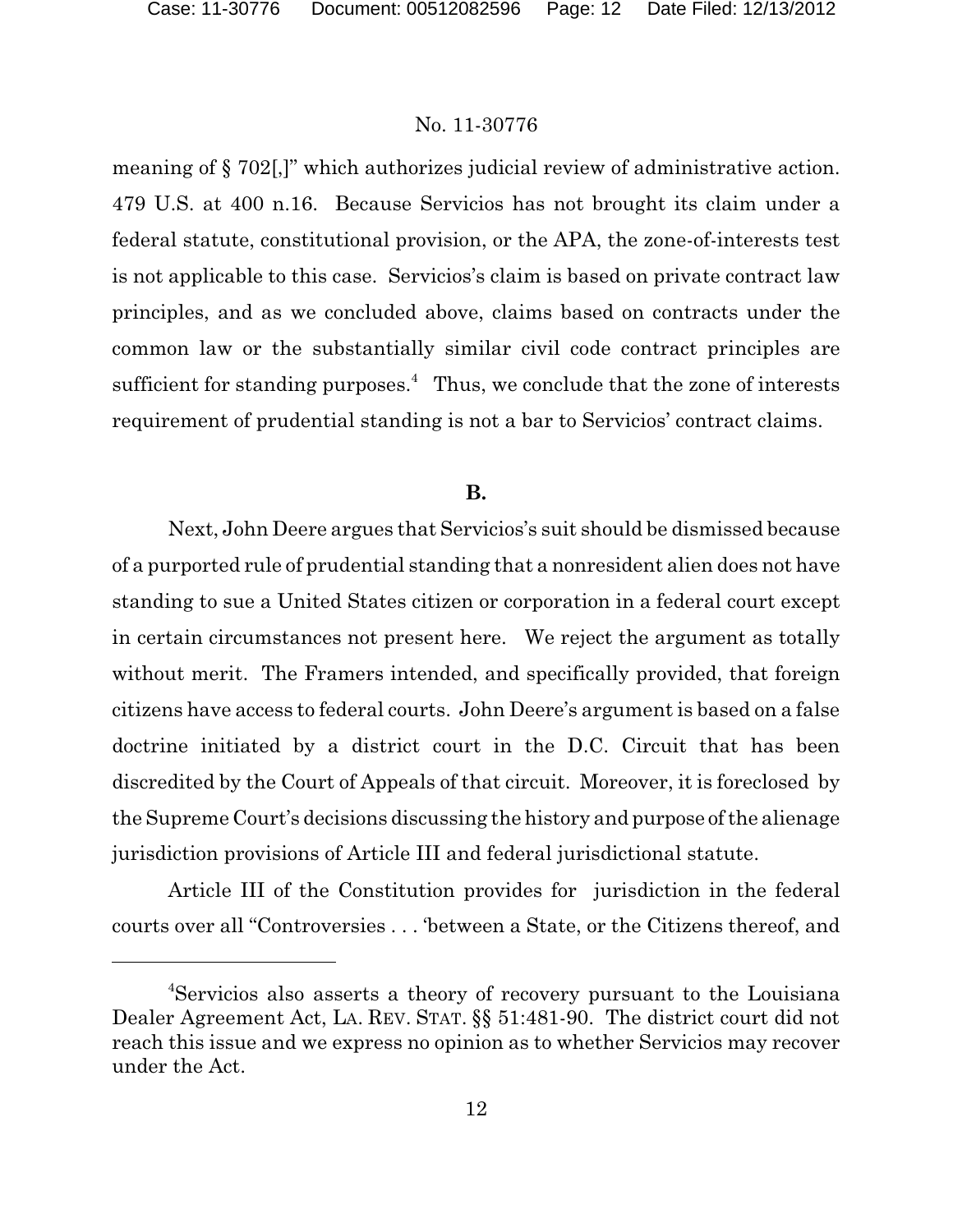foreign States, Citizens, or Subjects,'" U.S. CONST. art. III, § 2, cl. 1, as does the diversity jurisdiction statute, 28 U.S.C. § 1332(a)(2) (conferring diversity jurisdiction in civil actions between "citizens of a State and citizens or subjects of a foreign state," excepting lawful permanent residents domiciled in the same state). "Thus, from the beginning of the nation it was envisioned that the federal courts would hear cases involving foreign citizens [under their] so-called alienage jurisdiction."<sup>5</sup> The alienage jurisdiction provided for in Article III and 28 U.S.C. § 1332(a)(2) was intended from the beginning to create a federal forum for contract disputes between foreign creditors and American citizens and corporations. *JPMorgan Chase Bank v. TrafficStream (BVI) Infrastructure Ltd.*, 536 U.S. 88, 94-96 (2002).

"Both during and after the Revolution, state courts were notoriously frosty to British creditors trying to collect debts from American citizens, and state legislatures went so far as to hobble British debt collection by statute, despite the specific provision of the 1783 Treaty of Paris that creditors in the courts of either country would 'meet with no lawful impediment' to debt collection." *Id.* at 94. "This penchant of the state courts to disrupt international relations and discourage foreign investment led directly to the alienage jurisdiction provided by Article III of the Constitution. '[T]he proponents of the Constitution . . . made it quite clear that the elimination or amelioration of difficulties with credit was the principal reason for having the alienage and diversity jurisdictions, and that

<sup>&</sup>lt;sup>5</sup>13E CHARLES ALAN WRIGHT, ARTHUR R. MILLER, & EDWARD H. COOPER, FEDERAL PRACTICE AND PROCEDURE § 3604, at 146 & n.2 (3d ed. 2009 & Supp. 2012) (citing, inter alia, *Romero v. Int'l Terminal Operating Co.*, 358 U.S. 354, 380-81 (1959)).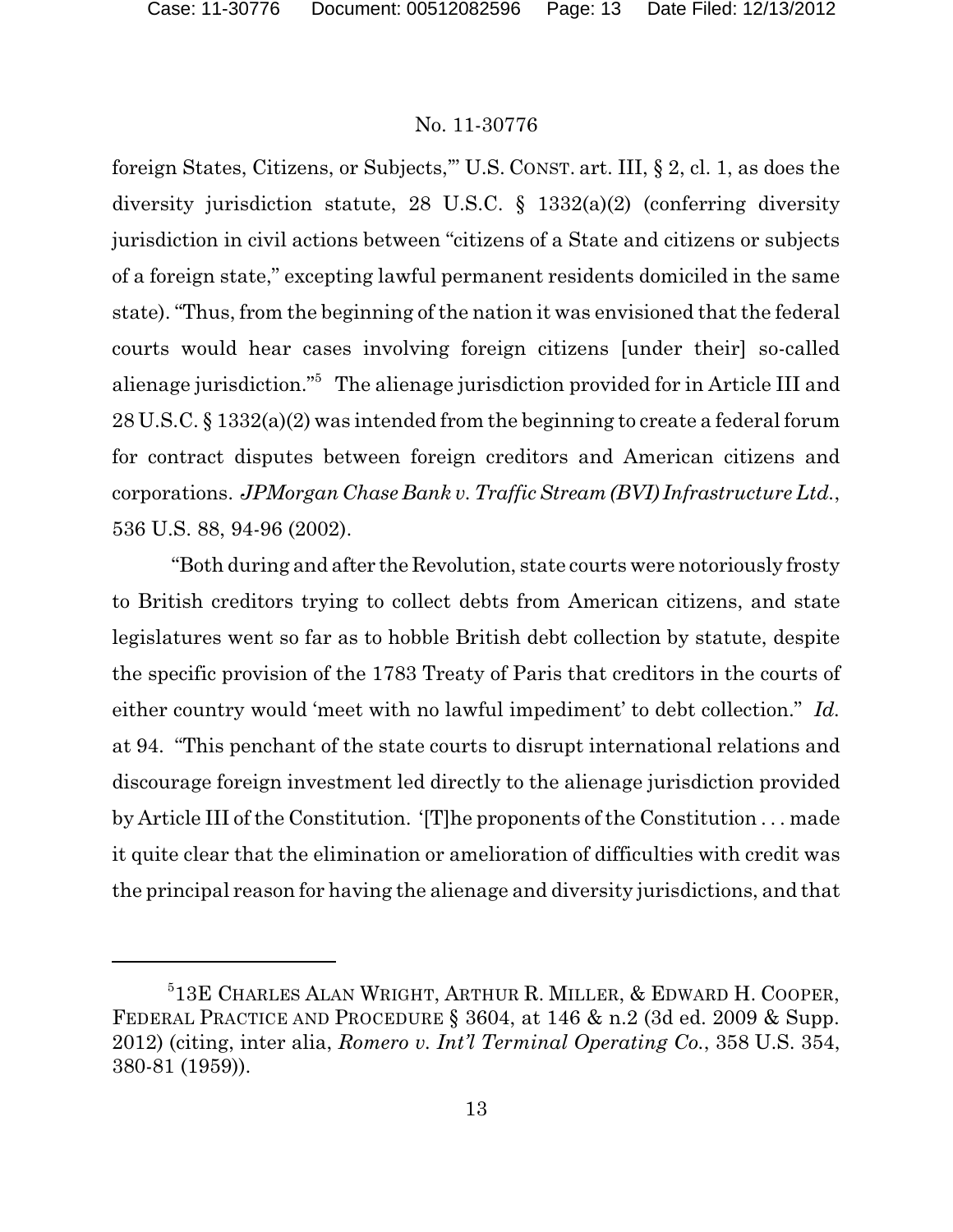it was one of the most important reasons for a federal judiciary."<sup>6</sup> Accordingly, federal courts have repeatedly entertained contract suits by foreign plaintiffs without determining whether any prudential standing requirement had been satisfied.<sup>7</sup>

Nevertheless, John Deere argues that Servicios's suit is barred by what it claims is a "general rule of prudential standing" that nonresident aliens cannot maintain suit in federal court. John Deere relies principally on a district court's pronouncement that there is a "general rule that non-resident aliens have no standing to sue in United States courts." *Berlin Democratic Club v. Rumsfeld*, 410 F. Supp. 144, 152 (D.D.C. 1976). To the extent that *Berlin Democratic Club*

*See, e.g.*, *Banco Nacional de Cuba v. Sabbatino*, 376 U.S. 398 (1964); <sup>7</sup> *Corfield v. Dallas Glen Hills LP*, 355 F.3d 853 (5th Cir. 2003); *Jaff v. Cal-Maine Foods, Inc.*, 774 F.2d 1314 (5th Cir. 1985); *Ed & Fred, Inc. v. Puritan Marine Ins. Underwriters Corp.*, 506 F.2d 757 (5th Cir. 1975); *see also* 14AWRIGHT, MILLER, & COOPER § 3661, at 133-34 & n.5 (collecting cases in which a noncitizen was permitted to file suit against a state citizen in federal district court). *Cf. Estrada v. Ahrens*, 296 F.2d 690, 695 (5th Cir. 1961) (rejecting the government's argument that the nonresident alien plaintiffs lacked standing to seek mandamus relief in their immigration cases, reasoning that the APA afforded them a right to judicial review and that "[n]onresidence and absence . . . have no importance and no relevance here. When an alien, even one perhaps forever destined to be pursued and plagued by his past, has knocked at the door of this country $[,$ ]... he has a right... [to a] hearing").

<sup>&</sup>lt;sup>6</sup>Id. at 94-95 (quoting Wythe Holt, "To Establish Justice": Politics, the *Judiciary Act of 1789, and the Invention of the Federal Courts*, 1989 DUKE L.J. 1421, 1473); *see also id.* at 95-96 (surveying the federal constitutional debates) (citing 2 DEBATES ON THE FEDERAL CONSTITUTION 492-93, 534, 583 (Jonathan Elliot ed. 1876)); Kevin R. Johnson, *Why Alienage Jurisdiction? Historical Foundations and Modern Justifications for Federal Jurisdiction over Disputes Involving Noncitizens*, 21 YALE J. INT'L L. 1, 10-16 (1996) (detailing Founders' debate over alienage provisions of Article III).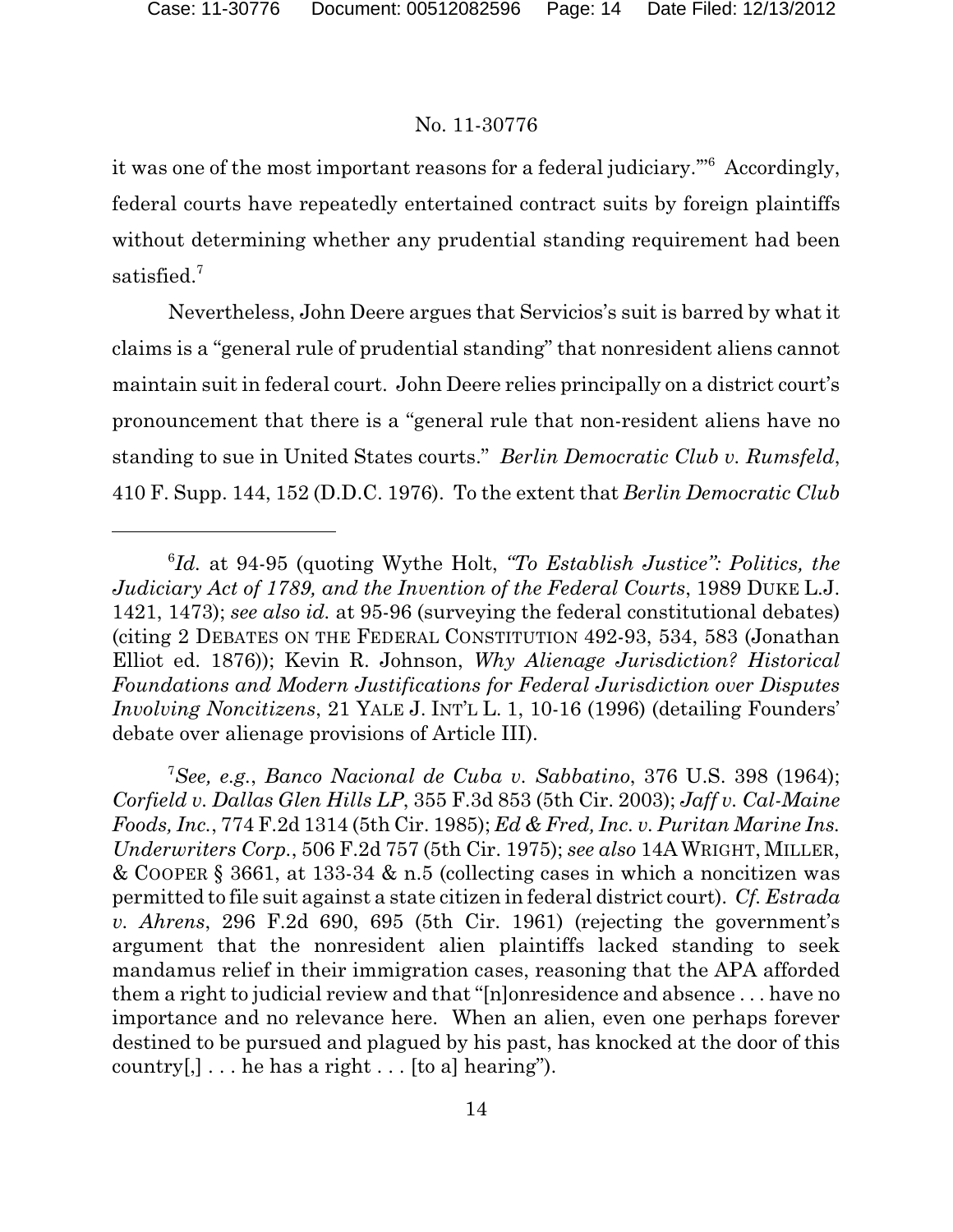and its followers endorsed such a prudential standing rule,<sup>8</sup> the rule appears to have been discredited by the D.C. Circuit's opinion in *Doe v*. *Exxon Mobil Corp.*, 654 F.3d 11, 65-68 (D.C. Cir. 2011) (observing that *Berlin Democratic Club* was based on a misinterpretation of Supreme Court precedent and holding "that there is no per se rule against standing for non-resident aliens in federal courts"). 9

The purported authority for the rule announced in *Berlin Democratic Club* is the Supreme Court's opinion in *Johnson v. Eisentrager*, 339 U.S. 763 (1950).<sup>10</sup>

<sup>9</sup>We note that the D.C. Circuit's decision in *Exxon Mobil* has not yet been made final and may be subject to reconsideration on other grounds pending the Supreme Court's decision in *Kiobel v. Royal Dutch Petrol. Co.*, 132 S. Ct. 472 (2011). Nevertheless, we find the *Exxon Mobil* court's analysis abrogating *Berlin Democratic Club* persuasive and independently conclude that *Berlin Democratic Club*'s analysis was incorrect.

<sup>10</sup>Superseded on other grounds by Braden v. 30th Judicial Circuit Court of *Ky.*, 410 U.S. 484, 494-95 (1973), *as stated in Rasul v. Bush*, 542 U.S. 466, 478-79

*See, e.g.*, *Kukatush Mining Corp. v. SEC*, 309 F.2d 647, 650 (D.C. Cir. <sup>8</sup> 1962) (holding that a nonresident alien corporation, which transacted no business and had no assets in the United States, lacked standing because the court did not "ha[ve] jurisdiction of the subject res or with the preferred rights under immigration laws"), *overruling recognized in Exxon Mobil*, 654 F.3d at 66- 67; *Constructores Civiles de Centroamerica, S.A. (CONCICA) v. Hannah*, 459 F.2d 1183, 1191 (D.C. Cir. 1972) ("CONCICA, despite its status as a non-resident alien corporation, has standing to maintain suit."), *limitation recognized by Exxon Mobil*, 654 F.3d at 67; *DKT Mem'l Fund Ltd. v. Agency for Int'l Dev.*, 691 F. Supp. 394, 399 (D.D.C. 1988) (noting the rule in *Berlin Democratic Club* but observing the rule "is not as clear-cut as the defendants would have this Court believe"), *rev'd in part*, 887 F.2d 275 (D.C. Cir. 1989); *Brady v. Xe Servs. LLC*, No. 09-449, 2011 WL 285241, at \*3 (E.D.N.C. Jan. 26, 2011) (unpublished) (citing *Berlin Democratic Club* without analysis); *Doe v. Exxon*, 658 F. Supp. 2d 131, 134 (D.D.C. 2009), *rev'd*, 654 F.3d 11, 66 (D.C. Cir. 2011).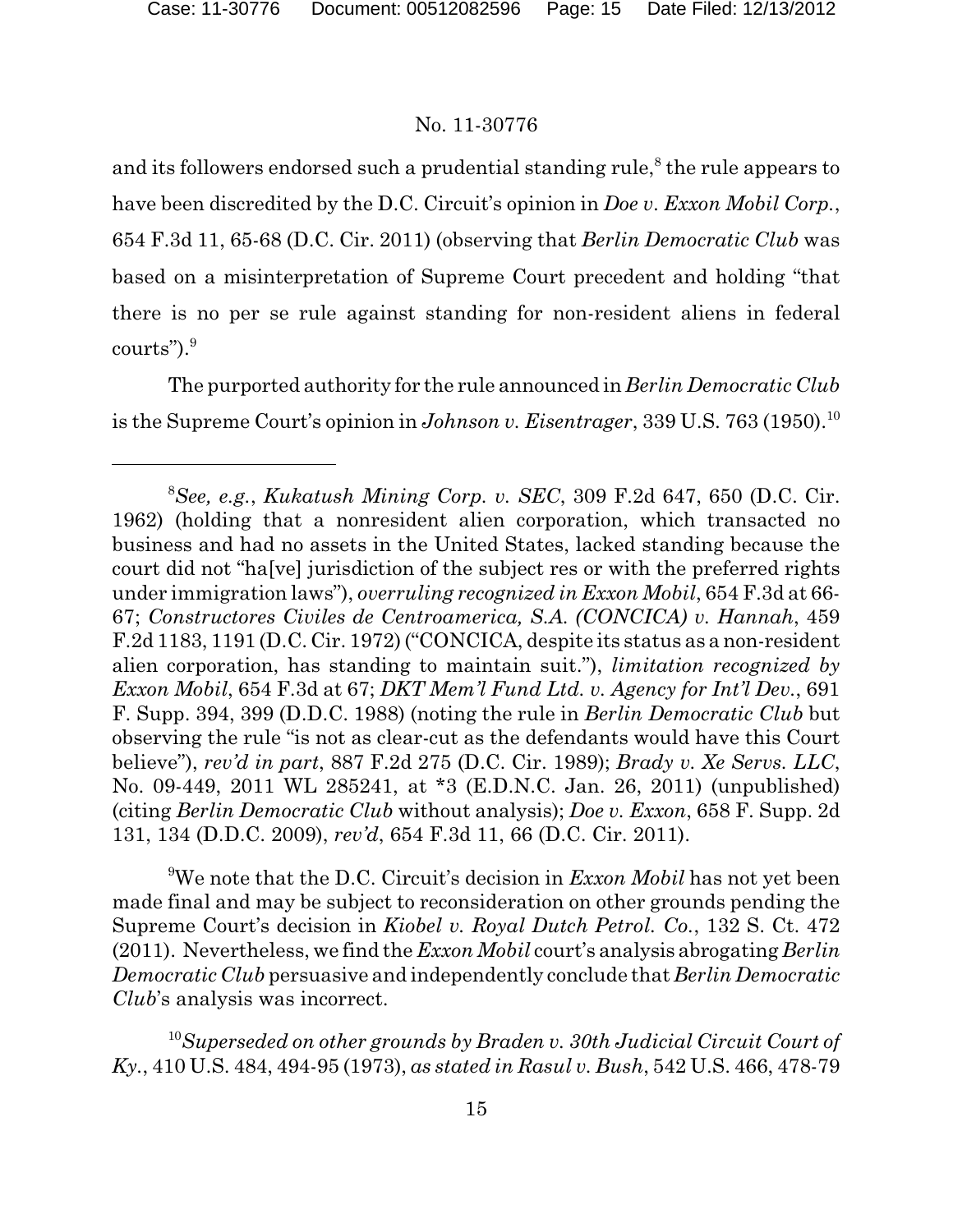*See Berlin Democratic Club*, 410 F. Supp. at 152. However, *Eisentrager* provides little or no foundation for the prudential standing rule described in *Berlin Democratic Club*. We agree with the D.C. Circuit's assessment that "[t]he [district] court in *Berlin Democratic Club* misread [*Eisentrager*], which concerned the constitutional rights of alien enemies, and took pains to distinguish alien friends. . . . [T]he Supreme Court intended only to address claims by enemy aliens." *Exxon Mobil*, 654 F.3d at 66 (citations omitted); *see Eisentrager*, 339 U.S. at 776 ("The standing of the enemy alien to maintain any action in the courts of the United States has been often challenged and sometimes denied.").<sup>11</sup> The *Eisentrager* Court did not establish any general rule of prudential standing that nonresident aliens were barred from obtaining civil relief in American courts. To the contrary, Article III and § 1332(a)(2)'s alienage jurisdiction provisions were from the very beginning intended to provide a federal forum for civil disputes between foreign plaintiffs and American citizens. *See JPMorgan Chase*, 536 U.S. at 94-96.

For these reasons, we conclude that there is no per se rule against standing for non-resident aliens in federal courts, as John Deere contends, and that the principles of prudential standing do not call for the dismissal of Servicios's suit.<sup>12</sup>

(2004).

 $12$ Accordingly, we need not reach Servicios' alternative argument that despite any prudential standing bar, it should be afforded access to our courts

<sup>&</sup>lt;sup>11</sup>Cf. Rasul, 542 U.S. at 475-80 (holding that habeas corpus was available to detainees of Guantánamo Bay, distinguishing *Eisentrager* on its facts, and holding that *Eisentrager* does not affect the statutory basis of habeas jurisdiction over foreign nationals' petitions).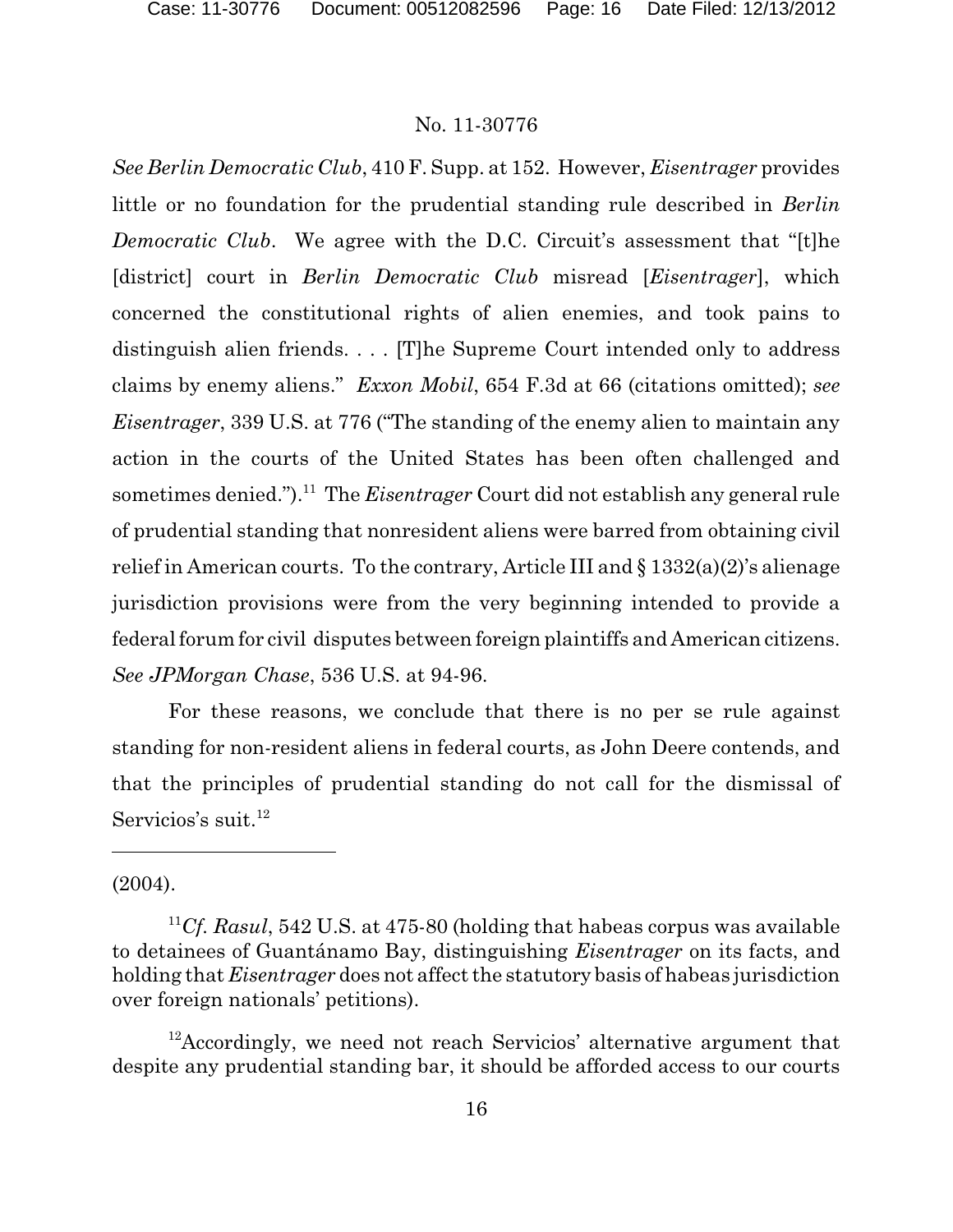# **IV.**

Having concluded that Servicios has satisfied the constitutional and prudential standing requirements, we next review the district court's dismissal of plaintiffs' suit for failure to carefully follow its instructions as to supplemental briefing. We review a district court's grant of a dispositive motion based on a litigant's failure to abide by procedural rules or orders for abuse of discretion. *See, e.g.*, *Berry v. CIGNA/RSI-CIGNA*, 975 F.2d 1188, 1190-91 (5th Cir. 1992); *Flaksa v. Little River Marine Constr. Co.*, 389 F.2d 885, 888 (5th Cir. 1968). Although district courts have discretion to impose rules to effect the orderly and efficient handling of cases, "we have not approved the automatic grant, upon failure to comply with such rules, of motions that are dispositive of the litigation." *John v. Louisiana*, 757 F.2d 698, 709 (5th Cir. 1985). Where a district court's order dismissing a complaint effectively "bars further litigation, the standard of review of the District Court's dismissal should be the same as is used when reviewing a dismissal with prejudice." *Boazman v. Econ. Lab., Inc.*, 537 F.2d 210, 213 (5th Cir. 1976).

The first ground on which the district court based its dismissal order was the plaintiffs' asserted failure "to address issues th[e] [c]ourt deemed necessary to the resolution of defendant's motion." Although Servicios' brief exceeded the prescribed length, Servicios complied with the district court's request for supplemental briefing on the zone of interests test and choice of law. In its brief, Servicios argued that *Exxon Mobil* foreclosed John Deere's prudential standing

because of principles of comity and, more specifically, because the United States and Venezuela have entered into a Treaty regarding access to courts. *See* Treaty of Peace, Friendship, Navigation and Commerce Between the United States and Venezuela, U.S.-Venez., Jan. 20, 1836, 8 Stat. 466, 1836 WL 3643.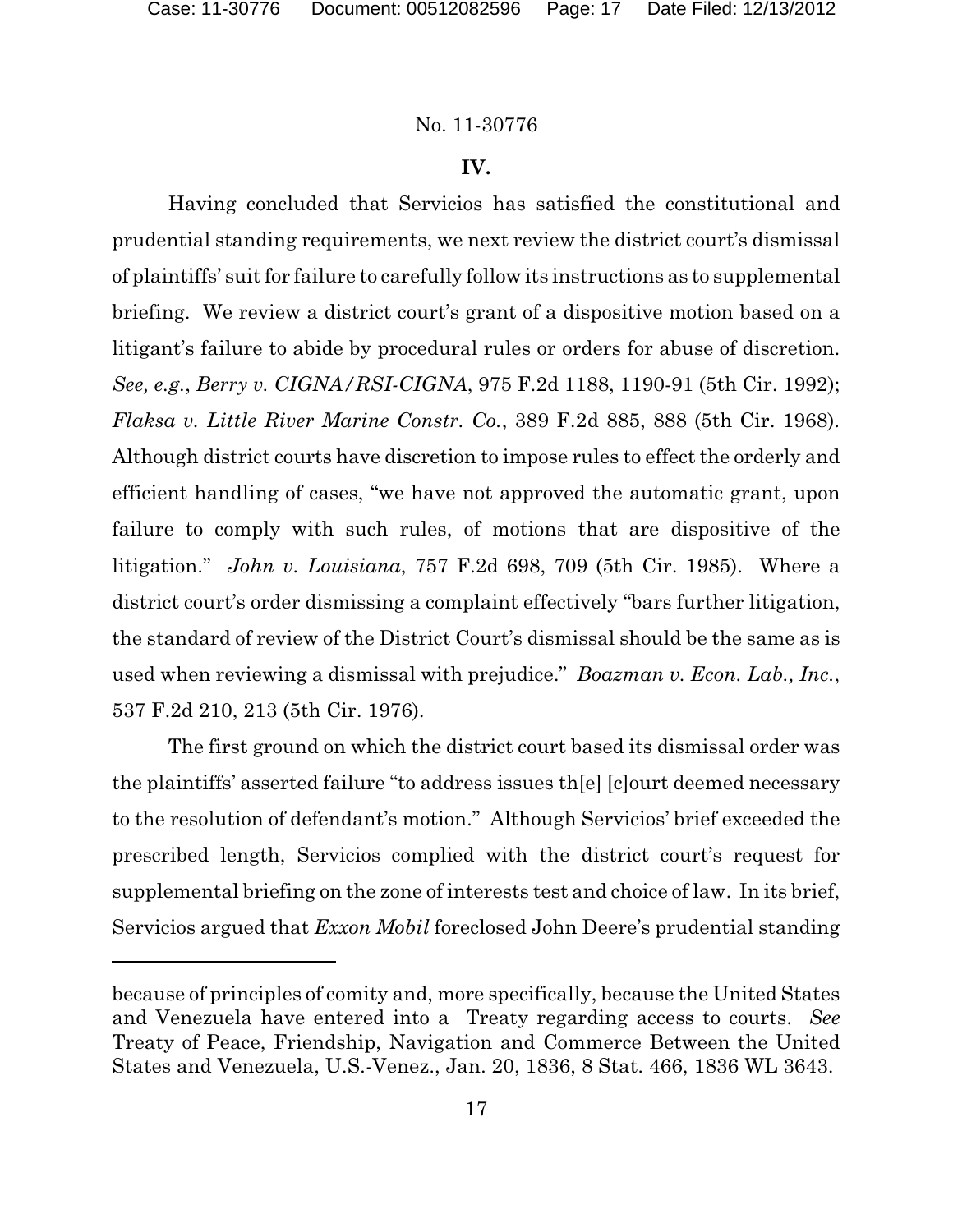argument, that Louisiana law governs, and that Servicios satisfied the zone-ofinterests test for prudential standing. The briefing was verbose and addressed issues the district court may have felt were extraneous, but the only material deficiencies in Servicios's brief were its lack of concision and excessive length.

Although the district court had discretion to impose procedural rules, such as its page limitation on supplemental briefs, "we have not approved the automatic grant, upon failure to comply with such rules, of motions that are dispositive of the litigation." *John*, 757 F.2d at 709; *accord, e.g.*, *Ramsey v. Signal Delivery Serv., Inc.*, 631 F.2d 1210, 1214 (5th Cir. 1980) (court-ordered filing deadline); *Boazman*, 537 F.2d at 211-12 (same); *see also, e.g.*, *Berry*, 975 F.2d at 1191 (dismissal for failure to file a motion for default judgment); *Flaksa*, 389 F.2d at 887 (dismissal for attorney's repeated unpreparedness and dilatory conduct). Dismissal of a plaintiff's complaint due to a procedural deficiency is reserved for "extreme circumstances, where 'there is a clear record of delay or contumacious conduct,' and 'where lesser sanctions would not serve the best interests of justice[.]'" *Boazman*, 537 F.2d at 212 (citations omitted). The record does not reflect that Servicios violated multiple court orders or otherwise engaged in egregious obstructionist conduct, and the district court did not consider whether lesser sanctions than full dismissal would be appropriate and effective. Therefore, Servicios's complaint should not have been dismissed on this ground.

In its order dismissing the case, the district court also stated in a footnote that Servicios had "waived" its standing argument because of its failure to file an adequate brief on the issue. Even if Servicios had not briefed the issue at all, Rule 12 does not by its terms require an opposition; failure to oppose a 12(b)(6)